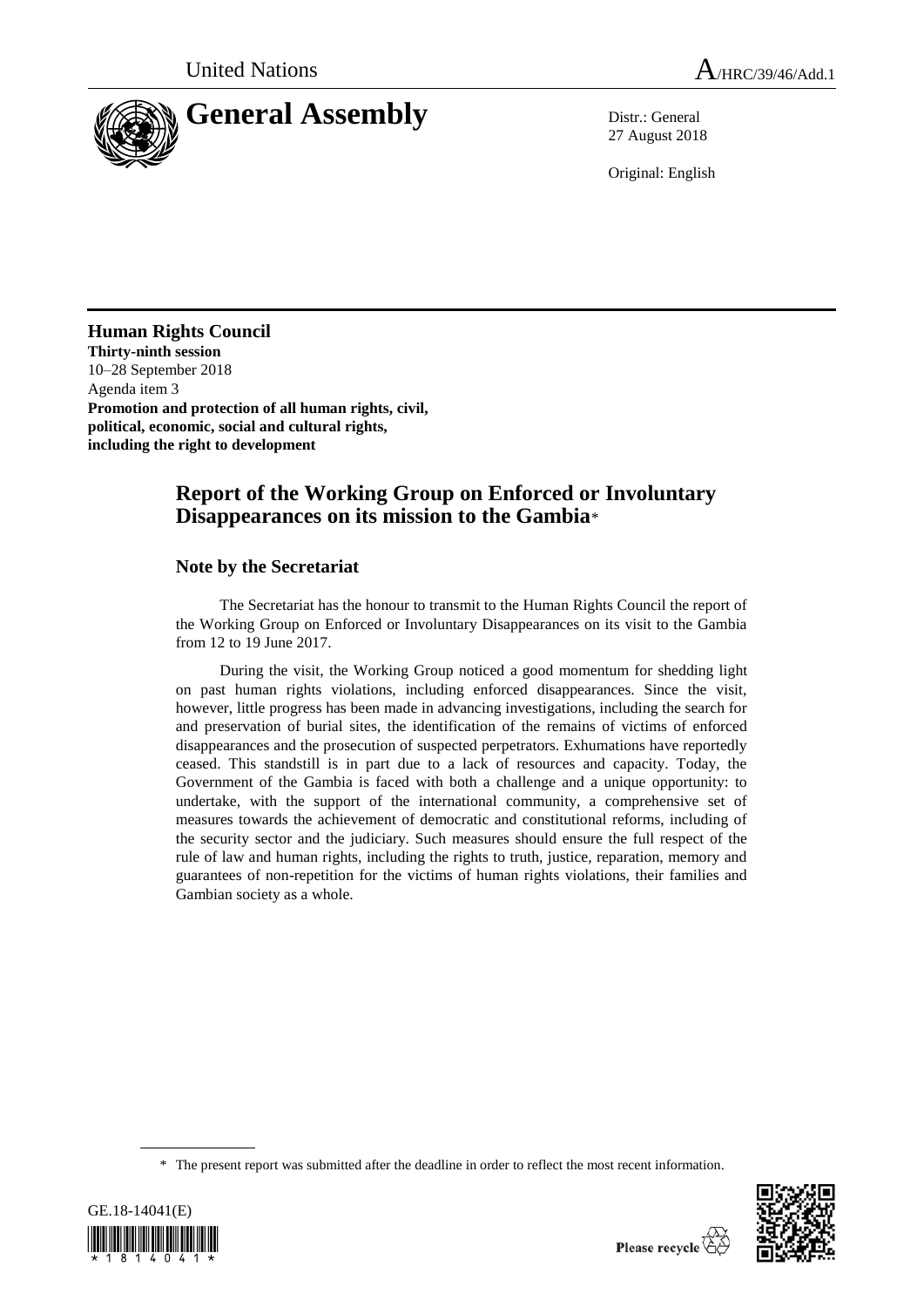# Report of the Working Group on Enforced or Involuntary<br>Disappearances on its mission to the Gambia\*\*

# Contents

|       |                                                                            | Page |
|-------|----------------------------------------------------------------------------|------|
|       |                                                                            | 3    |
| П.    | General situation of enforced disappearances in the context of a momentous | 4    |
| III.  |                                                                            | 6    |
| IV.   |                                                                            | 9    |
| V.    |                                                                            | 11   |
| VI.   |                                                                            | 13   |
| VII.  |                                                                            | 14   |
| VIII. |                                                                            | 15   |
|       | А.                                                                         | 15   |
|       | $\mathbf{B}$ .                                                             | 16   |
|       | $\mathcal{C}$                                                              | 17   |
|       | D.                                                                         | 17   |

<sup>\*\*</sup> Circulated in the language of submission only.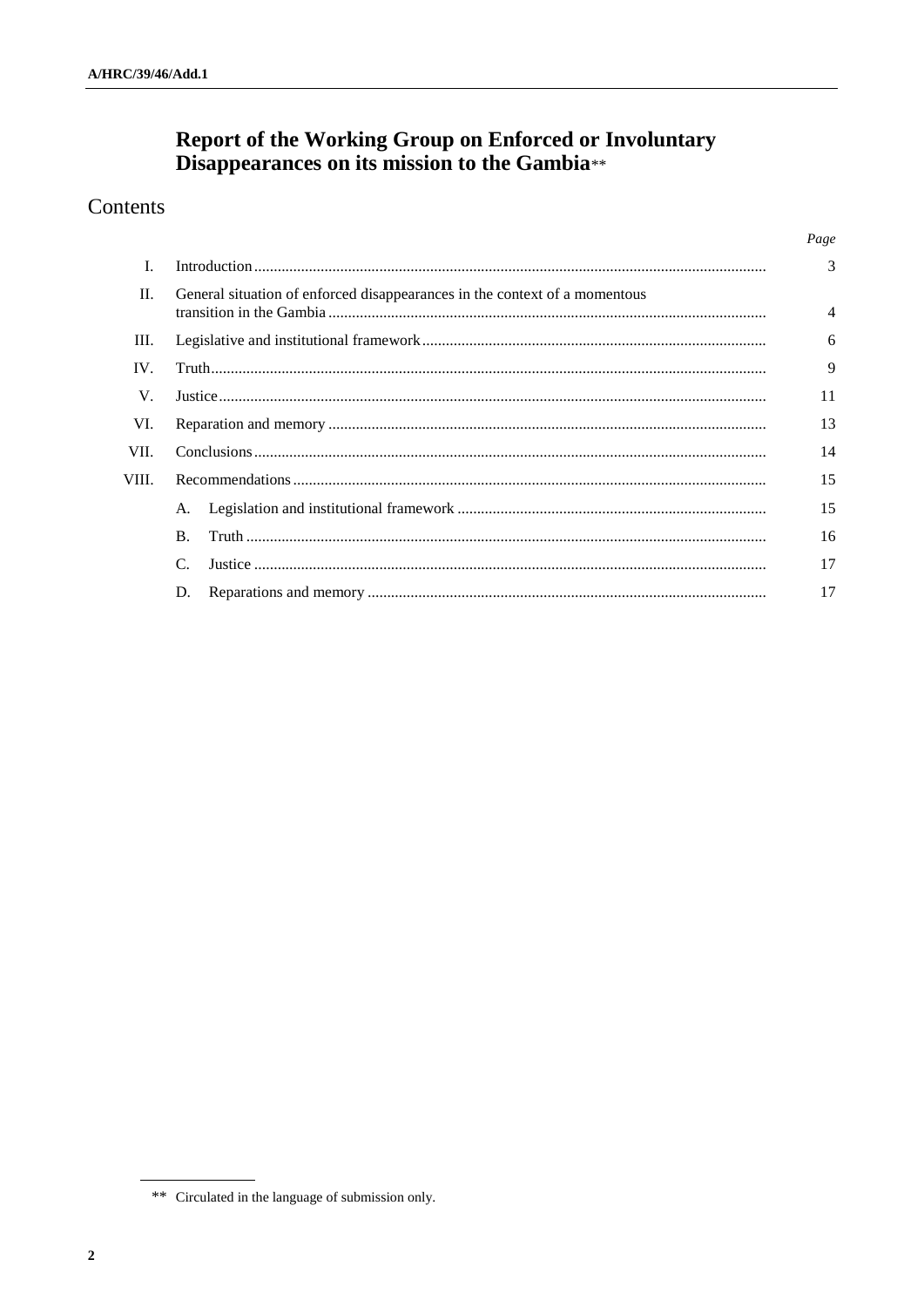# **I. Introduction**

1. A delegation of the Working Group on Enforced or Involuntary Disappearances conducted an eight-day official visit to the Gambia from 12 to 19 June 2017. The delegation was composed of the Chair of the Working Group, Houria Es-Slami, and a member of the Working Group, Henrikas Mickevičius.

2. The invitation extended by the Government of the Gambia to the Working Group on 11 April 2017 and the Government's increasing openness to international engagement are very positive and encouraging steps.

3. The Working Group wishes to thank the Government of the Gambia for extending an invitation to visit the country, and for the support received prior to and during the visit, in particular from the Ministry of Foreign Affairs. It welcomes the fact that virtually all meetings requested by the Working Group, at all levels, were accommodated and thanks the Government for its openness.

4. The Working Group also wishes to thank the Office of the United Nations Resident Coordinator in the Gambia and the West Africa Regional Office of the Office of the United Nations High Commissioner for Human Rights for their support.

5. The Working Group met with the President of the Gambia, the Speaker of the National Assembly, the Minister for Foreign Affairs, the Minister of the Interior, the Chief Justice, the Solicitor General, the Chief of the Defence Staff and the Inspector General of Police. It also met the Permanent Secretary of the Ministry of Interior; the Deputy Director for Prosecution; the Special Adviser of the Attorney General; the members of the Defence and Security Committee of the National Assembly; members of the National Assembly from the Foni region; representatives of the Prisons Directorate; the Deputy Director of the State Intelligence Service and other staff; the Panel on Missing Persons within the police; and staff of the Police Human Rights Unit of the Ministry of Interior.

6. The Working Group also met relatives of disappeared persons and held a meeting with representatives of civil society, including non-governmental organizations, human rights defenders and lawyers. It wishes to thank all the stakeholders met, and in particular the relatives of disappeared persons who shared their testimonies with the Working Group.

7. The Working Group has received information from the Government, victims and civil society organizations, and discussed with all stakeholders the measures to prevent and eradicate enforced disappearances, along with issues related to truth, justice and reparation for the victims.

8. The Working Group visited the greater Banjul area and the burial sites in Tanji and in the Tintinba Forest (Foni region). It also visited the Mile 2 Prison and the State Intelligence Service (former National Intelligence Agency) building and attended a National Council for Civic Education dialogue session for the Kanilai community.

9. During the visit, the Working Group noticed a good momentum for shedding light on past human rights violations, including enforced disappearances. Nevertheless, more concrete steps need to be taken to guarantee the rights to truth, justice and reparation for victims of enforced disappearances in the country.

10. Since the visit, little progress has been made in investigations, including the search for and preservation of burial sites, the identification of remains of victims of enforced disappearances and the prosecution of suspected perpetrators. Exhumations have also reportedly ceased.

11. The Working Group appreciates the fact that this standstill is in part due to a lack of resources and capacity of law enforcement and forensic experts, and recognizes that the Gambia needs to be supported in its efforts by the international community.

12. Today, the Government is faced with both a challenge and a unique opportunity: to undertake, with the support of the international community, a comprehensive set of measures towards the achievement of democratic and constitutional reforms, including of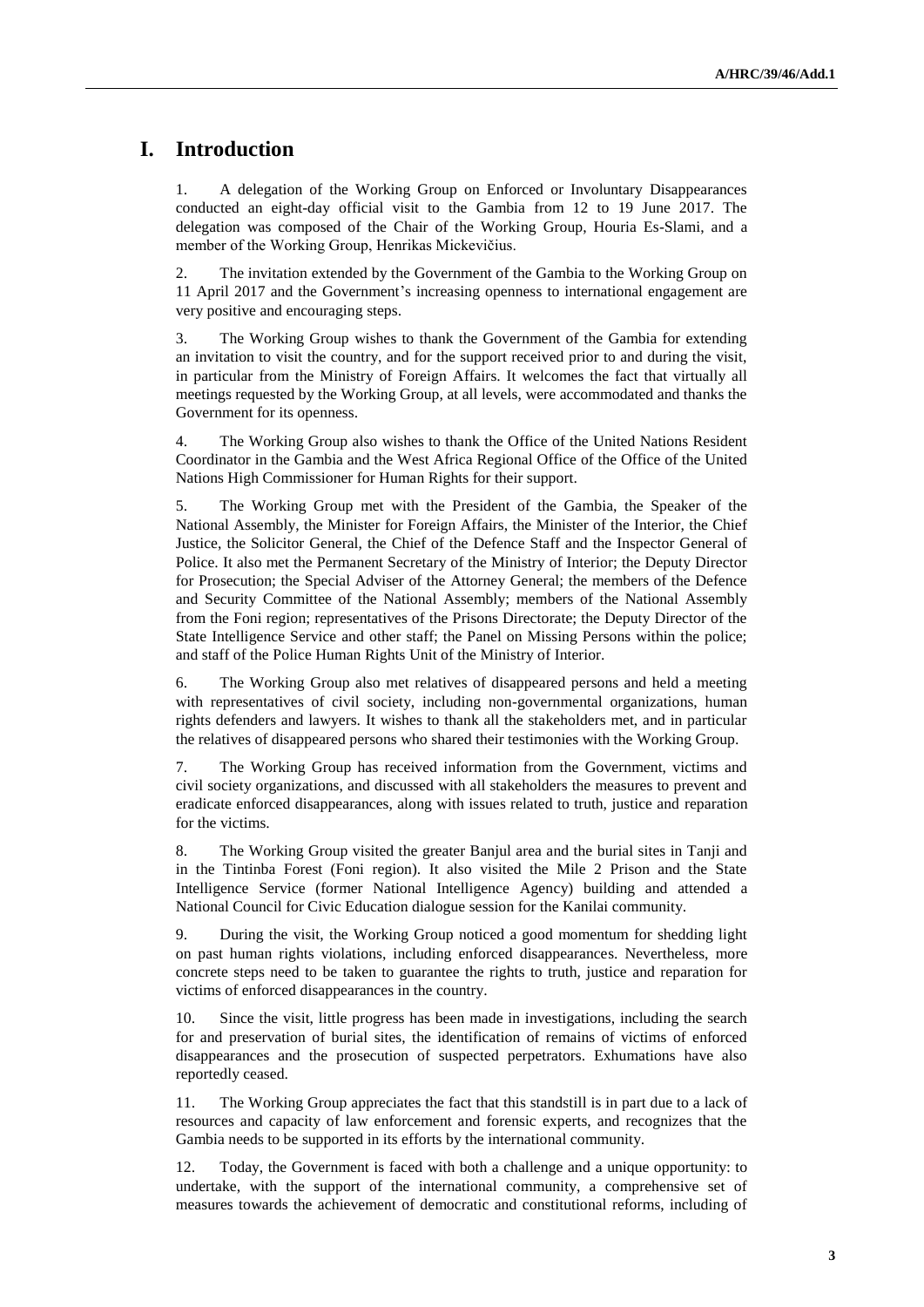the security sector and the judiciary. Such measures should ensure the full respect of the rule of law and human rights, including the rights to truth, justice, reparation, memory and guarantees of non-repetition for the victims of human rights violations, their families and Gambian society as a whole.

13. The present report also reflects a number of developments between June 2017, when the visit took place, and the time of its submission to the Human Rights Council.

14. The Working Group welcomes the response from the Government on the report, agreeing with the recommendations and indicating its intention to implement them. The Working Group encourages the authorities to continue making progress towards truth and justice for the victims of past human rights violations.

## **II. General situation of enforced disappearances in the context of a momentous transition in the Gambia**

15. The visit to the Gambia took place at a crucial moment in the transitional period following the Presidential elections in December 2016. The Working Group perceived a prevailing sense of hope and relief for what has been defined by many as "the new Gambia".

16. The Gambia became an independent member of the Commonwealth in February 1965. A new Constitution, approved in a referendum in April 1970, transformed the nation into a republic. On 22 July 1994, Lieutenant Yahya Jammeh overthrew Dawda Jawara, who had ruled the country since independence, staying in power until the beginning of 2017. In this period there were at least three attempted coups against Mr. Jammeh: in November 1994, in March 2006 and on 30 December 2014. All these coups failed and were followed by arrests, extrajudicial killings and enforced disappearances of soldiers and civilians suspected of having fomented them. Generally, the period of the Mr. Jammeh's Government was marked by gross human rights violations. Military officers, political opponents, human rights activists and journalists were often reportedly arbitrarily arrested, tortured, disappeared and killed.

17. In power for 22 years, Mr. Jammeh initially accepted his defeat in the presidential elections held on 2 December 2016, but then contested the results. The new President, Adama Barrow, was sworn in at the embassy of the Gambia in Dakar on 19 January 2017. The Economic Community of West African States (ECOWAS) conducted an operation called "Operation Restore Democracy" that allowed the new President to return to the capital, Banjul, and forced Mr. Jammeh to step down and go into exile in Equatorial Guinea.

18. During his rule, President Jammeh relied heavily on the National Intelligence Agency and on a group of men reporting directly to him, known as "the Junglers", to neutralize political dissent and terrorize the population by means of illegal arrests, enforced disappearances, extrajudicial killings and torture.

19. The Junglers often used the premises of the National Intelligence Agency, where specific cells were used to keep opponents in secret detention. The Working Group visited some of the cells where individuals had reportedly been disappeared and subjected to torture. The Junglers also resorted to premises located in other places, such as the National Intelligence Agency complex in Tanji, which was also visited by the Working Group. Other victims were kidnapped, executed and buried in the Tintinba Forest (Foni region) in a shooting range that belonged to the army, a location that was also visited by the Working Group. Information received by the Working Group indicates that 13 other victims were buried in the "Yundum Barracks" and that there was another mass grave in Bonto Forest. Some victims were allegedly buried near Mr. Jammeh's residence in Kanilai, in the Foni region. This location was sealed off by the new Government and the Working Group could not access it. There are also indications that individuals were buried in the Casamance, in neighbouring Senegal. Reportedly, those who died in Mile 2 Prison were buried in unknown locations.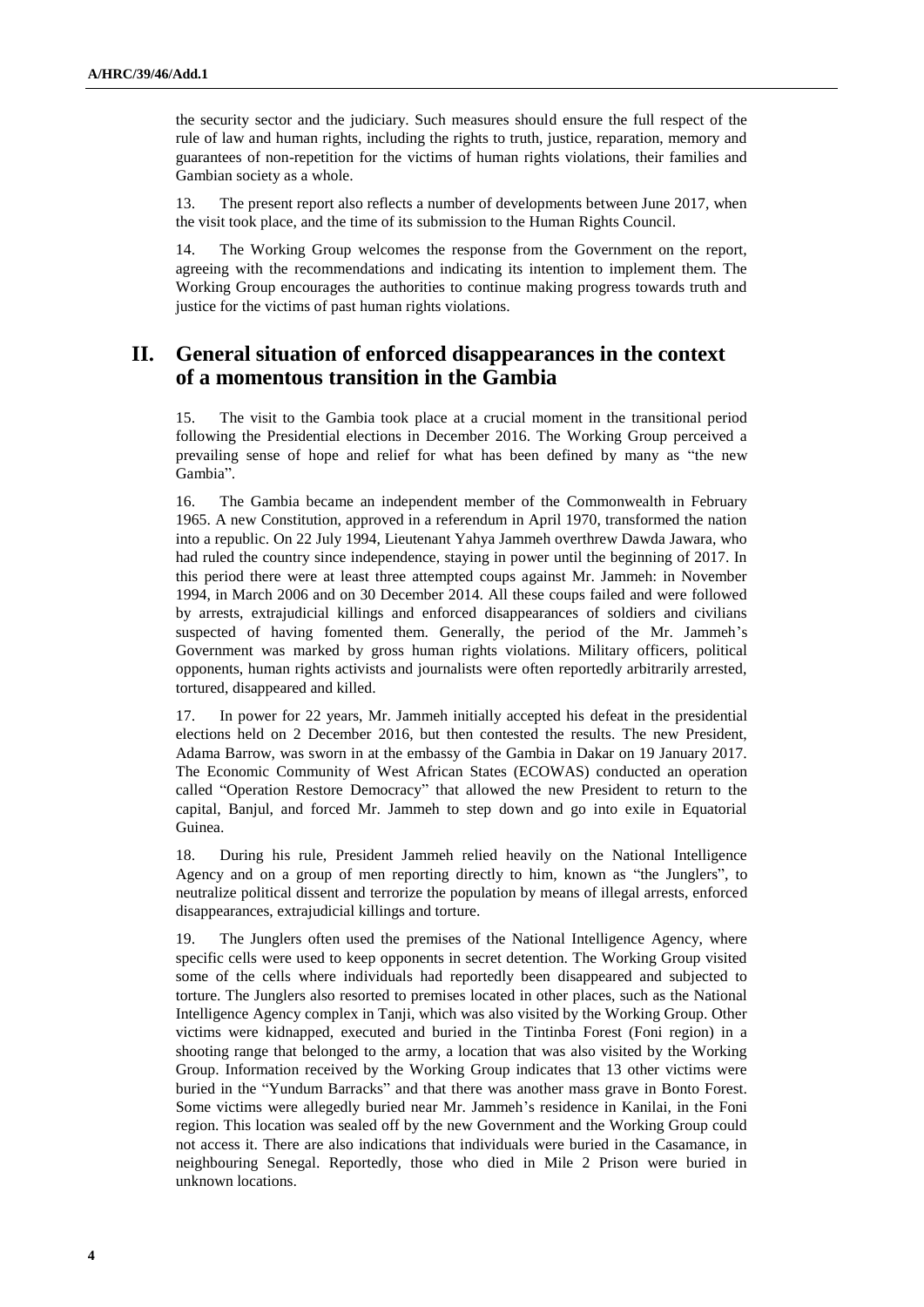20. There are no exact figures on enforced disappearances in the Gambia, no census or registry and no precise location of burial places. It was only after the fall of President Jammeh's Government in December 2016 that the families of the disappeared and nongovernmental organizations began organizing and establishing lists of those who had disappeared and whose fate and whereabouts remained unknown. Gambian civil society actors and political opponents were unable to do so under the previous Government.

21. The Panel on Missing Persons, an interdisciplinary investigation team within the police, was set up in February 2017 to look into serious crimes committed between 1994 and 2016, including disappearances. In the absence of official archives, the Panel lacks accurate information on the places of burial of disappeared persons and attempts to collect information from suspects in ongoing criminal investigations, notably in the case of the nine National Intelligence Agency agents arrested after the fall of the previous regime (known as the "NIA 9 case"). During a meeting with the Working Group, the Panel said that they were investigating criminal cases involving 35 persons who had possibly been subjected to enforced disappearance.

22. Over the years, the Working Group has transmitted 21 cases of enforced disappearances to the Government of the Gambia, of which 13 are still outstanding. The cases relate to disappearances that occurred between 2006 and 2015, with one case, concerning a disappearance alleged to have occurred in 1995, reportedly perpetrated mainly by officers of the former National Intelligence Agency. The eight individuals whose cases were clarified were released from detention. In the Gambia, as in virtually all countries that have experienced enforced disappearances, the number of cases reported to the Working Group is not illustrative of the real dimension of the problem. This is also recognized by the authorities, who have described this practice as widespread in the past. The Working Group received a number of new cases during the visit. Victims of enforced disappearances also reportedly include more than 50 migrants from Ghana, Nigeria and other West African countries who are said to have disappeared after being arrested in July 2005.

23. After the visit of the Working Group, credible investigations carried out by Human Rights Watch and TRIAL International have revealed that a number of migrants who were intending to travel to Europe were suspected of being mercenaries intent on overthrowing the previous Government, and were brutally murdered after having been detained and tortured. Witnesses identified the Junglers as the killers. The 2005 killings quickly became a source of tension between Ghana and the Gambia, particularly after the Gambian authorities refused to cooperate with several attempts by Ghana to investigate the matter. However, in 2009, Ghana reportedly accepted — albeit with scepticism — to bring closure to the families and restore relations between the two countries. The Gambia paid \$500,000 in compensation to Ghana, which gave 10,000 Ghanaian cedis (roughly \$6,800 at 2009 rates) each to approximately 27 families of victims. Six bodies were returned to Ghana. These findings prompted further calls for Mr. Jammeh and others who bore the greatest responsibility for his Government's crimes to be prosecuted under international law. Reportedly, President Barrow has suggested that he would seek Mr. Jammeh's extradition from Equatorial Guinea if his prosecution was recommended by the Truth, Reconciliation and Reparations Commission, which is expected to begin work in the next few months with an initial two-year mandate.

24. At the end of its visit, the Working Group was left with an impression that the current Government was committed to addressing the problem of enforced disappearances in the Gambia — a message reiterated during several of the meetings held, including by the highest authorities of the country. However, civil society representatives expressed concerns that the official intention of "moving forward" did not necessarily mean efficient investigations and prosecution of all those responsible for human rights violations, including enforced disappearances, during the past regime. By the time of the drafting of the present report these concerns proved to be valid, as no tangible progress has been made in investigations, including identification of gravesites and suspects, or in judicial proceedings.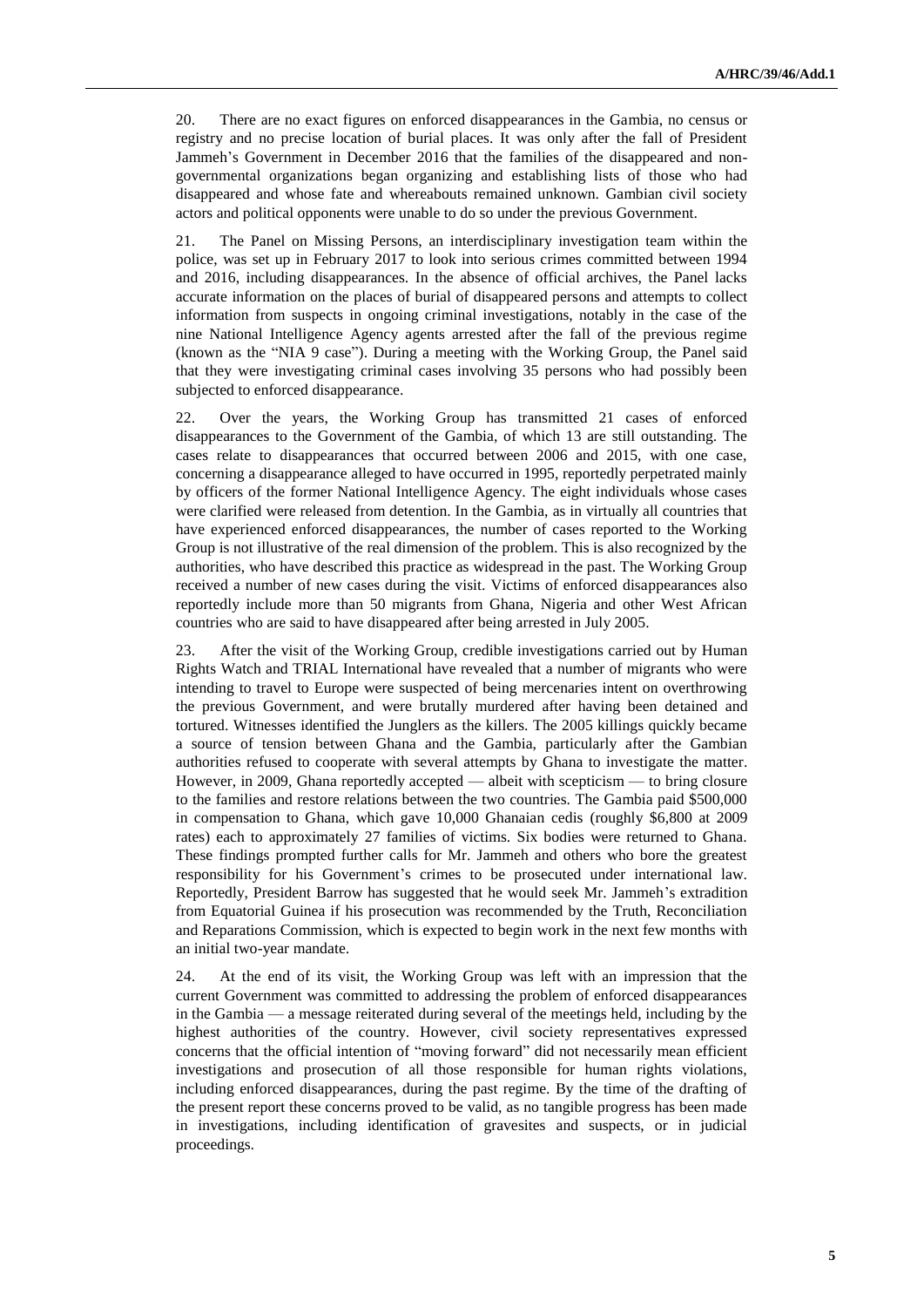## **III. Legislative and institutional framework**

25. The Working Group commends the new Government for essential steps recently taken towards setting up an appropriate legal framework to address past gross violations of human rights, including enforced disappearances, as exemplified by its decision to rescind the decision to withdraw from the Rome Statute of the International Criminal Court and to sign the International Convention for the Protection of All Persons from Enforced Disappearance, both of which took place shortly after the Working Group's visit. These efforts should continue to comprehensively cover all matters related to addressing serious violations of human rights, including enforced disappearances, committed in the past and preventing their occurrence in the future. In this context, the Working Group believes that certain areas are of particular importance, as set out below.

26. The Working Group acknowledges that chapter IV of the Constitution of the Gambia protects a number of fundamental rights and freedoms. Several of these protections, if indeed guaranteed in practice, would contribute to preventing enforced disappearances. Specifically, the Constitution ensures personal liberty, including freedom from arbitrary arrest or detention, protects the right to life and prohibits torture and inhuman or degrading treatment or punishment. Although section 36 of the Constitution authorizes the Government to detain Gambian citizens in times of emergency, it also requires the Government to provide such individuals with a prompt statement specifying in detail the grounds upon which they are detained; to notify the spouse, parent, child or other available next of kin of the person detained; and, within 30 days after the detention's commencement, to give notice in the government Gazette stating that such persons have been detained, including "particulars of the provision of law" under which the detention is authorized. In view of the recent history of enforced disappearances, the Working Group would like to encourage the Government to consider, in the process of the planned constitutional reform, the inclusion of an express prohibition of enforced disappearances in the Constitution and an immediate right to habeas corpus upon arrest.

27. The Working Group notes that the Gambia has ratified a number of international human rights treaties, including the International Covenant on Civil and Political Rights and its first Optional Protocol; the International Convention on the Elimination of All Forms of Racial Discrimination; the International Covenant on Economic, Social and Cultural Rights; the Convention on the Elimination of All Forms of Discrimination against Women; the Convention on the Rights of the Child and its Optional Protocol on the sale of children, child prostitution and child pornography; and the Convention on the Rights of Persons with Disabilities. As mentioned, the Gambia remains a State party to the Rome Statute and, in addition to the International Convention for the Protection of All Persons from Enforced Disappearance, it has recently signed the International Convention on the Protection of the Rights of All Migrant Workers and Members of Their Families and the Second Optional Protocol to the International Covenant on Civil Political Rights, aiming at the abolition of the death penalty. Reportedly, there have been several instances of extended delay between the signature of a treaty and the completion of the ratification process by depositing the required instruments with the United Nations Secretary-General (see A/HRC/28/68/Add.4, annex, para. 7), as exemplified by the process of ratification of the Convention against Torture and Other Cruel, Inhuman or Degrading Treatment or Punishment. Reportedly, the Convention was ratified by the National Assembly in 2006 but the instruments were never deposited with the Secretary-General. This final step should be expedited. Consideration should be also given to ratification of the Optional Protocol to the Convention against Torture.

28. The Gambia has also accepted the jurisdiction of several African human rights mechanisms, including the African Commission on Human and Peoples' Rights and the Court of Justice of the Economic Community of West African States. The Gambia issued a declaration under article 34, paragraph 6, of the Protocol to the African Charter on Human and Peoples' Rights on the Establishment of an African Court on Human and Peoples' Rights, in which it acknowledged that Court's authority to hear cases from individuals and non-governmental organizations (ibid., para. 9). Nevertheless, in the recent past, the Gambia failed to comply with the decisions rendered by the Court of Justice of ECOWAS.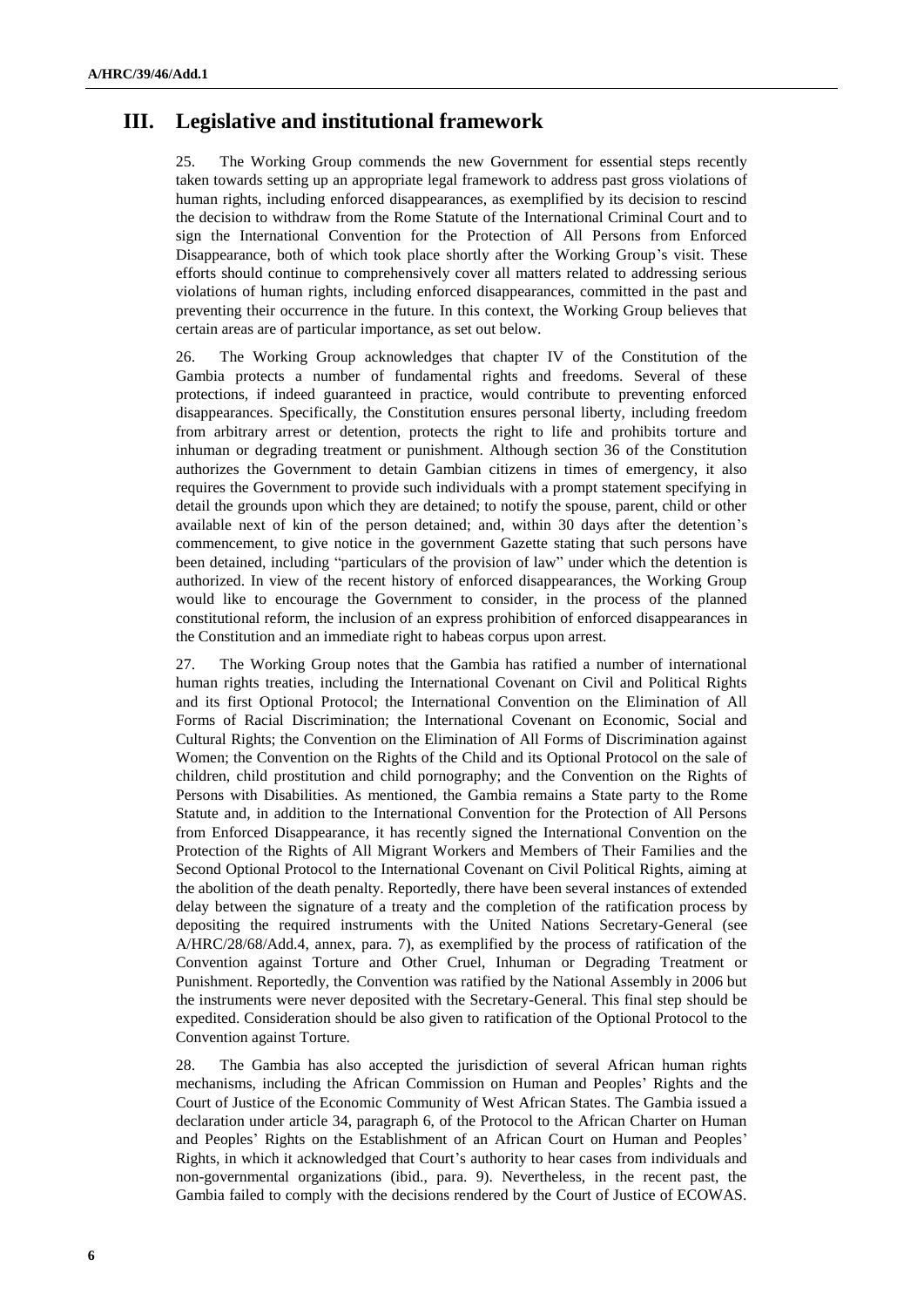For example, in 2008, the Court of Justice ordered the Gambia to release Ebrima Manneh, a journalist who had been missing since July 2006.<sup>1</sup> He was not released. Similarly, the Court of Justice held in 2014 that the Gambia had failed to investigate Mr. Manneh's murder properly, thereby ordering the Government to pay damages to his family. The Working Group notes that only recently the Government has announced that the families of Mr. Manneh will receive compensation.<sup>2</sup> The Working Group wishes to remind the Government of the Gambia about its continuous international obligations under international human rights law, including binding decisions of international courts.

29. Furthermore, the rules for domestication of ratified international human rights treaties remain unclear. On the one hand, the Constitution does not refer to the international instruments as being part of the internal legal order, which indicates a dualist system requiring that international treaties need to be transposed into the Gambian legal system to become applicable domestically. On the other hand, the Gambian Constitution's consonance with ratified human rights instruments has been sufficient to invoke provisions of those instruments before the High Court of the Gambia (see A/HRC/28/68/Add.4, annex, para. 10). Although the High Court is not the highest court of the Gambia, this precedent is particularly important for human rights protection because, according to section 132 of the Constitution, the High Court has original jurisdiction to interpret and enforce the fundamental rights and freedoms provided for elsewhere in the Constitution. The Gambia has submitted official statements to regional human rights bodies indicating direct domestic applicability of international human rights treaties when they correspond to its own constitutional provisions. For example, in the 2000 case *Jawara v. The Gambia*, the African Commission on Human and Peoples' Rights cited the assertion of the Government of the Gambia that "most of the rights set out in the Charter have been provided for in [the Bill of Rights] of the 1970 Constitution" which "in fact gave legal effect to some of the provisions of the Charter". The Gambia needs to clarify the relevant legal doctrine and ensure the consistency of its application in practice, especially as the Bill of Rights of the 1997 Constitution, which replaced the Bill of Rights of the 1970 Constitution, is narrower in scope in terms of the protections offered. Specifically, steps should be taken to ensure domestic effect of the International Convention for the Protection of All Persons from Enforced Disappearance after it is ratified. If required under clarified legal doctrine, the provisions of the Convention should be transposed into internal legal order without delay.

30. Both the International Convention for the Protection of All Persons from Enforced Disappearance and the Declaration on the Protection of All Persons from Enforced Disappearance require that States criminalize enforced disappearances. The Gambia does not have a criminal statute that specifically refers to enforced or involuntary disappearances. Instead, it has legislation that generally protects citizens from such offences against liberty as kidnapping, abduction, enslavement, intimidation, compulsory labour and the wrongful concealment of a kidnapped or abducted person.<sup>3</sup> The lack of an autonomous crime of enforced disappearance in the penal legislation creates a situation whereby enforced disappearances are investigated and prosecuted under other crimes (e.g., murder, abduction or arbitrary deprivation of liberty), which is highly problematic in terms of the specific investigation required from the outset in cases of enforced disappearance. This also creates a situation in which suspected perpetrators of enforced disappearances can be acquitted if the standards of proof for the other crimes of which they are accused are not met (see A/HRC/33/51/Add.1, para. 15).

31. The Working Group was informed that the judiciary was not presently considering advising the State to consider enforced disappearance as an autonomous crime. Nevertheless, more targeted legislation would better prevent and punish enforced or involuntary disappearances. Therefore, the Working Group recommends that the Gambia criminalize enforced disappearances as an autonomous crime punishable by appropriate penalties that take into account its extreme seriousness. The introduction of this crime should be independent from the ratification of the Convention.

<sup>&</sup>lt;sup>1</sup> The case has been under review by the Working Group since 2007 (see A/HRC/7/2, para. 133).

 $^2\,$  See http://thepoint.gm/africa/gambia/article/deyda-chief-manneh-families-will-be-compensated/.

<sup>3</sup> See Gambian Criminal Code (Act No. 25 of 1933).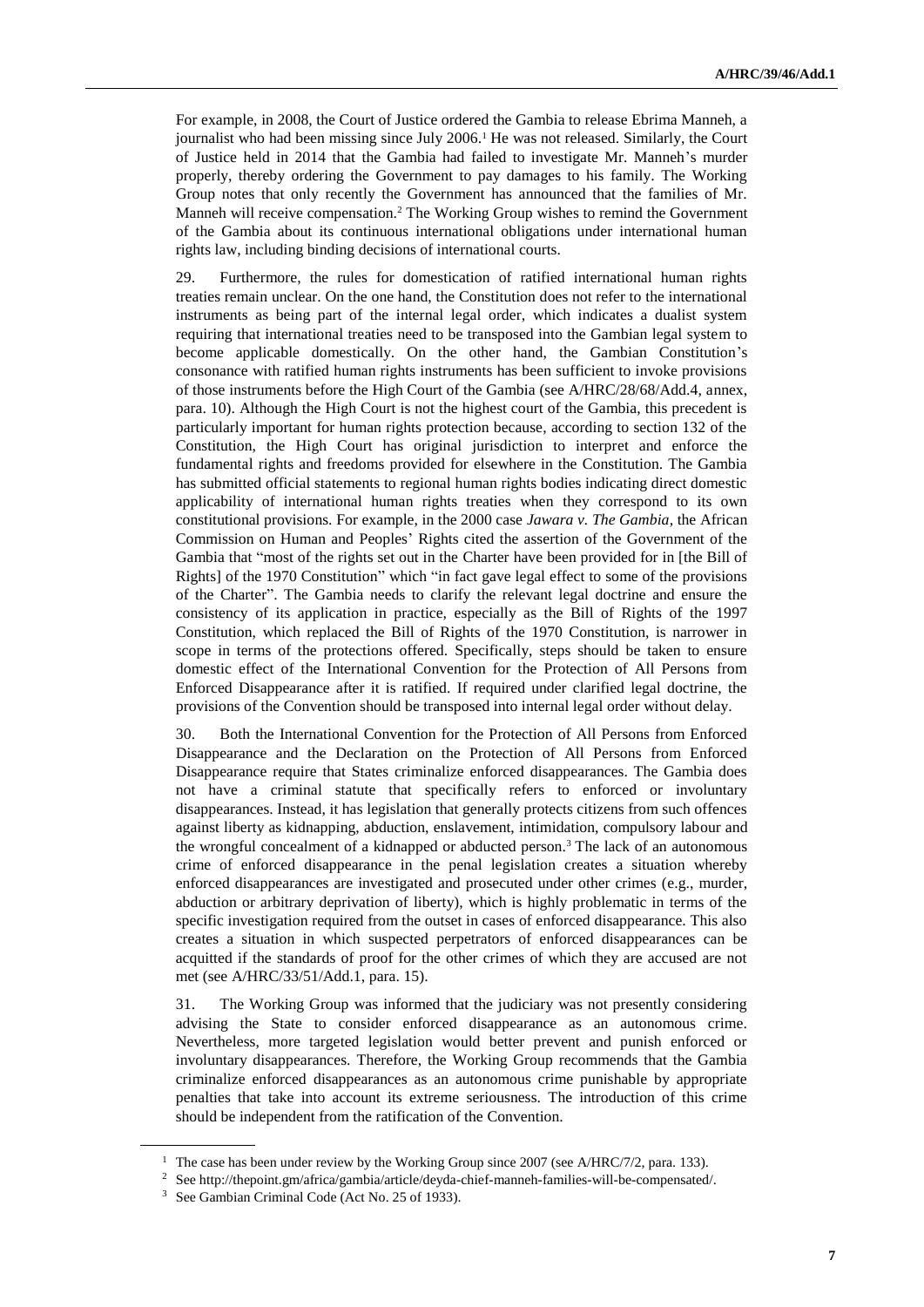32. In order for the criminal law framework for preventing, investigating and punishing enforced disappearances to be complete, the legislation should cover the various modes of criminal liability, including in relation to any person who commits, orders, solicits or induces the commission of, attempts to commit, is an accomplice to or participates in an enforced disappearance. It should also expressly provide for the application of command or superior individual criminal responsibility for such a crime. In addition, it should expressly mention that enforced disappearance is a continuous crime to which amnesties or immunities cannot be applied. Finally, enforced disappearance should be included in the definition of crimes against humanity to which statute of limitations does not apply (see paras. 45 ff. below).

33. During the visit to the Mile 2 Prison, the Working Group found the conditions of detention to be extremely poor. In the short time that the delegation spoke to prisoners, it observed and heard a number of concerns, including regarding prisoners being held on remand for a very long time, foreigners being on remand for several years without their family being informed and the difficulties faced by persons with disabilities in detention. Such practices, especially when combined with a quite outdated and disorderly manual system for registration of prisoners used in the Gambia and the absence of a centralized register, create the conditions for secret detentions.

34. The Working Group noted the lack of regularly updated registries of detainees and of persons transferred from police stations to Janjanbureh and Jeshwang prisons. A handwritten registry was only established very recently for these prisons and detentions in other parts of the country are notified by phone — a practice that is conducive to enforced disappearance. At the moment of the visit, there were 460 prisoners serving sentences and a high number of persons in pretrial detention who had never been brought before a judge or had the assistance of a lawyer. The Working Group recommends that procedures for the deprivation of liberty be documented and recorded in registers kept on a regular basis in all places where individuals may be detained, in such a way as to enable the traceability of any person deprived of their liberty. According to article 10 of the Declaration on the Protection of All Persons from Enforced Disappearance, an official, up-to-date register of all persons deprived of their liberty should be maintained in every place of detention, in addition to maintaining a centralized register. The Government of the Gambia should adopt legislative and regulatory measures to address this systemic problem. As a matter of urgency, efforts should be taken to create a nationwide, digitalized system of registration of all persons deprived of liberty. The Working Group also urges the Government to dismantle the Mile 2 Prison and appreciates that the authorities are aware of the urgency of this issue.

35. In addition, given the problematic history of human rights abuses by law enforcement personnel, special agencies and army personnel in the Gambia, and the lack of independence of its judicial system, appropriate legislative and regulatory measures should be established to lay the groundwork for human rights vetting in these sectors and create an efficient system of parliamentary oversight of law enforcement, security and military officials. In particular, the Working Group wishes to draw the Government's attention to a constitutional provision that potentially weakens the ability of members of the National Assembly to exercise their mandate freely. The National Assembly formally has the power to exercise parliamentary oversight but reportedly it has never been used, mainly because of fear of reprisals using article 91 (d) of the Constitution, which provides that members of the National Assembly have to vacate their seats when they cease to be a member of the political party of which they were a member at the time of their election. In this context, the Working Group encourages the Government to consider measures to strengthen the independence of members of the National Assembly and their ability to exercise their mandate freely. In addition, the Working Group recommends that all security sector institutions, including the military, be subjected to an independent oversight mechanism. Constitutional and legal reform is also needed to ensure that all institutions of the security sector — notably the intelligence services, the army and the police — perform functions that are appropriate for them in democratic countries.

36. The National Assembly was discussing a new law on the intelligence services during the Working Group's visit. The Working Group was informed that several members of the previous leadership of the National Intelligence Agency had been removed from office, and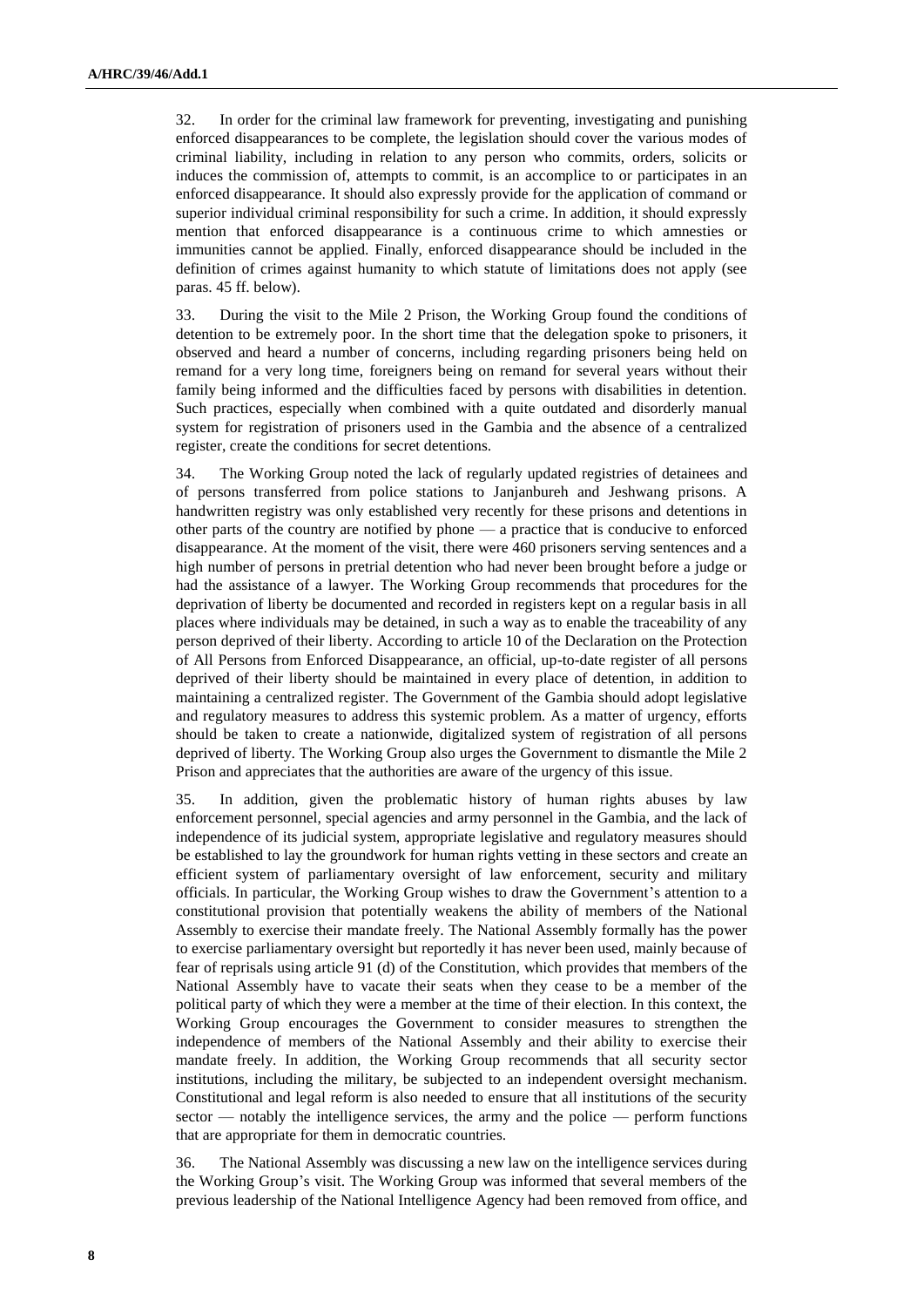were either on trial or outside the country. While the Agency has now been replaced by the State Intelligence Service, it is alleged that a number of previous Agency staff are still part of the new Intelligence Service. Also, the State Intelligence Service still reports directly to the President, in accordance with article 191 of the Constitution. As previously this contributed to the strengthening of the authoritarian regime, the Working Group encourages entrusting the National Assembly to oversee this institution (see A/HRC/22/45/Add.2, paras. 76–78).

37. The Working Group believes that the creation of a national human rights institution, in compliance with the principles relating to the status of national institutions for the promotion and protection of human rights (the Paris Principles), would reinforce the promotion and protection of human rights in the Gambia. A National Human Rights Commission Act was signed in December 2017, but the Commission is not yet fully functional.

### **IV. Truth**

38. The Working Group, in its general comment on the right to the truth in relation to enforced disappearance, states that the right to the truth means the right to know about the progress and results of an investigation, the fate or the whereabouts of the disappeared persons, the circumstances of the disappearance and the identity of the perpetrator (see A/HRC/16/48, para. 39). There is also a collective right of the society to know what has happened.

39. The Working Group notes in this respect the establishment of the Truth, Reconciliation and Reparations Commission, announced by the Government as one of the first and main measures to address past violations, including enforced disappearances, within the transitional justice process.

40. From 8 to 12 May 2017, the Special Rapporteur on the promotion of truth, justice, reparation and guarantees of non-recurrence, Pablo de Greiff, conducted a technical advisory visit to the Gambia to make a preliminary assessment of the situation and to provide advice on the transition processes under way in the country (see A/HRC/36/50, para. 4). Soon after, the initial process of consultations started with a stakeholders' conference in Banjul from 23 to 25 May 2017 and nationwide consultations on the design and establishment of a transition process in August 2017.

41. Key recommendations emerging from the nationwide consultations included the need for proper public vetting of proposed candidates for the truth, reconciliation and reparations commission; adequate security measures for victims and potential witnesses, especially since perpetrators and victims were often still living side by side in the same communities; ensuring that mechanisms be put in place to ensure that perpetrators appearing before the commission were also held accountable; and adequate reparations for the victims.

42. In its preliminary observations after the visit,<sup>4</sup> the Working Group underlined that transitional justice measures are broader than a truth, reconciliation and reparations commission, and that the design and implementation of all measures taken in the areas of truth, reconciliation, justice and reparation should be parallel and go hand in hand, encompassing truly inclusive, good faith, consultative and participatory methods, notably with the participation of victims of human rights violations, including victims of enforced disappearances. It also underlined that the commission should be composed of highly professional and independent members, as established by a full and thorough vetting process. In this respect, it is positive that the guidelines for the nomination of commissioners adopted in January 2018 contain reference to the lack of involvement in past human right violations in addition to the absence of criminal records among the criteria for selection. The Executive Secretary of the Commission was sworn into office by the President on 1 March 2018.

<sup>4</sup> Available at [www.ohchr.org/EN/NewsEvents/Pages/DisplayNews.aspx?NewsID=21771&LangID=E.](file://///conf-share1/conf/Groups/Editing%20Section/HR%20editors/Edgar/www.ohchr.org/EN/NewsEvents/Pages/DisplayNews.aspx%3fNewsID=21771&LangID=E)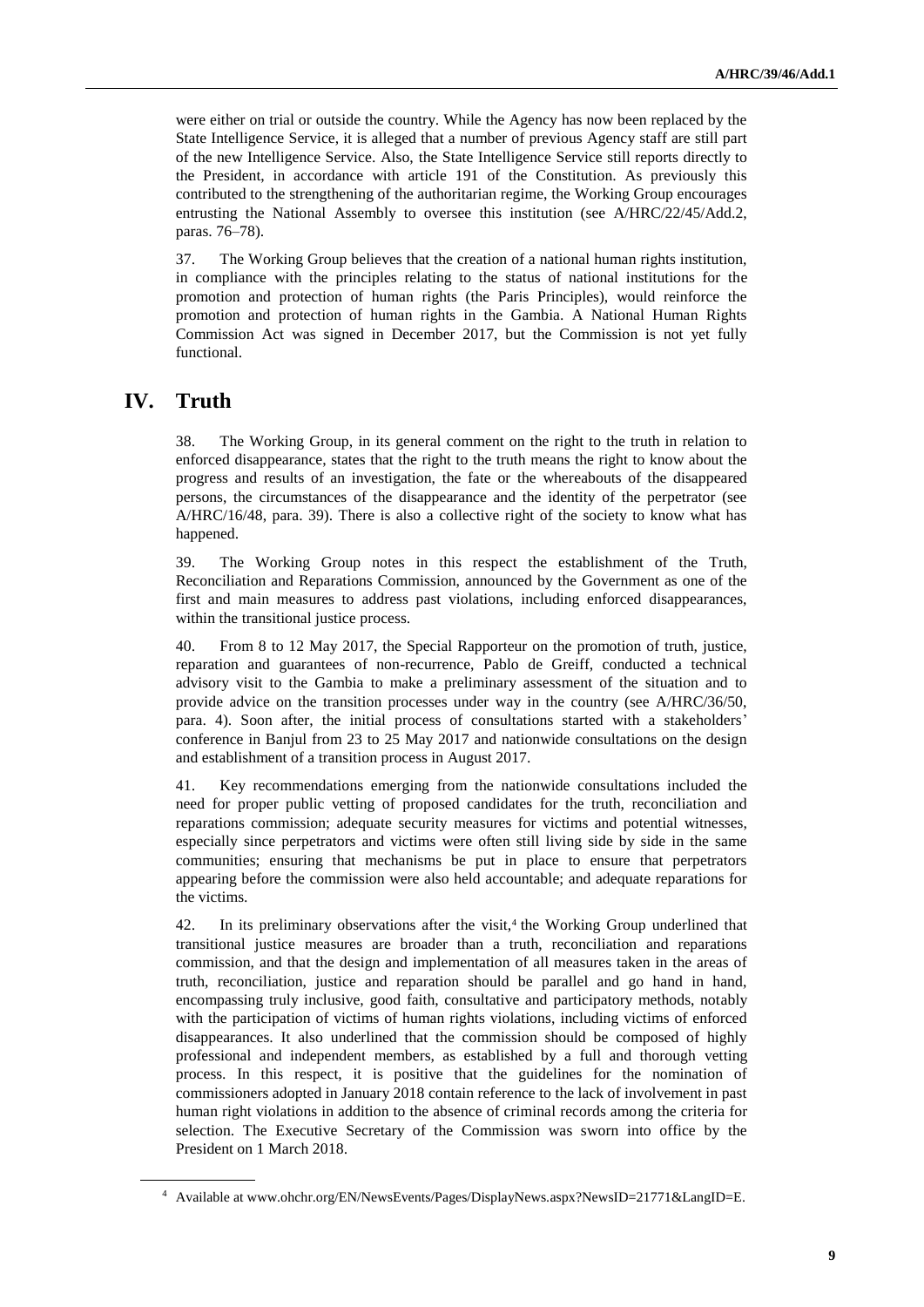43. After its visit, the Working Group had the opportunity to provide comments on the draft bill establishing the Truth, Reconciliation and Reparations Commission. One of its comments concerned a possible amnesty provision in the bill. In that respect, the Working Group made clear something it had already indicated in its preliminary observations issued after the visit in June 2017: cases of enforced disappearances dealt with by the Commission should not lead to amnesty, in accordance with article 18 (1) of the Declaration on the Protection of All Persons from Enforced Disappearance and other relevant international standards. It is unfortunate that the Truth, Reconciliation and Reparations Commission Act, adopted in December 2017 and signed into law on 13 January 2018 by the President, contains provisions allowing for amnesties under certain circumstances and only excluding from amnesty acts that may qualify as crimes against humanity.

44. In accordance with article 15 (1) (i) of the Truth, Reconciliation and Reparations Commission Act, the Commission has the power to identify and recommend for prosecution persons who bear the greatest responsibility for human rights violations and abuses. In this respect, it is unclear whether and how the Commission will share collected information and evidence with the police, prosecutors and the competent authorities with respect to exhumations, forensic analysis and DNA testing.

45. In relation to the truth regarding past violations, the Government has already taken several steps to search for those who have disappeared and should continue to do so with the assistance and support of the international community. In this respect, the Panel on Missing Persons also informed the Working Group that the number of cases may be higher, as relatives were still continuing to come forward. It is very important that families are duly informed about the investigations and that regular channels of communications are established for that purpose.

46. The investigating team showed good intentions and sincere commitment during its meeting with the Working Group. However, the Panel is faced with several constraints, including changes in the topography of the area to be investigated, a lack of adequate equipment, the absence of a forensic laboratory, the refusal of suspects to share information and the unavailability of transport to facilitate the movement of evidence from crime scenes to either the laboratory or the hospital mortuary, where bodies are kept after exhumation, which could result in the contamination of evidence. The members of the Panel also referred to the hostile environment they faced while doing their investigations in the field. In this regard, they stress the necessity to ensure proper protection during the process of exhumations.

47. As mentioned above, two burial sites have been identified in Tanji and in the Tintinba Forest near Bwiam (Foni region) by persons involved in the alleged abduction of the victims. As a result, the remains of four disappeared persons were exhumed. On 31 March 2017, the remains of Solo Sandeng were exhumed in Tanji. In May 2017, the remains of three persons allegedly belonging to Lamin Sanneh, Njaga Jagne and Jaja Nyass, who were accused of participating in the attempted coup d'état in 2014, were exhumed from the Tintinba Forest. During the Working Group's visit, the DNA analyses of these remains were being carried out in a laboratory in Senegal, as there was no laboratory for DNA testing or national DNA databank in the Gambia. Other persons might have been buried in that location but, as of June 2017, investigators and archaeologists had not been able to locate other gravesites and dig due to the dryness of the soil. The Working Group has visited both sites and believes that the exhumation of these bodies is certainly a positive step. There are, however, some obstacles in the identification of the bodies since adequate technical means and resources are not available in the country. Samples were taken from relatives of the alleged victims, but at the time of drafting the present report official results of the tests were not available.<sup>5</sup>

48. According to the information received by the Working Group, a larger number of disappeared persons are believed to have been thrown in wells or graves in or around the

<sup>5</sup> On 9 July 2018, the Minister of Justice announced during a press conference that preliminary results had positively identified the remains as those of Solo Sandeng, Njaga Jagne, Lamin Sanneh and Jaja Nyass. However, the results are still subject to confirmation.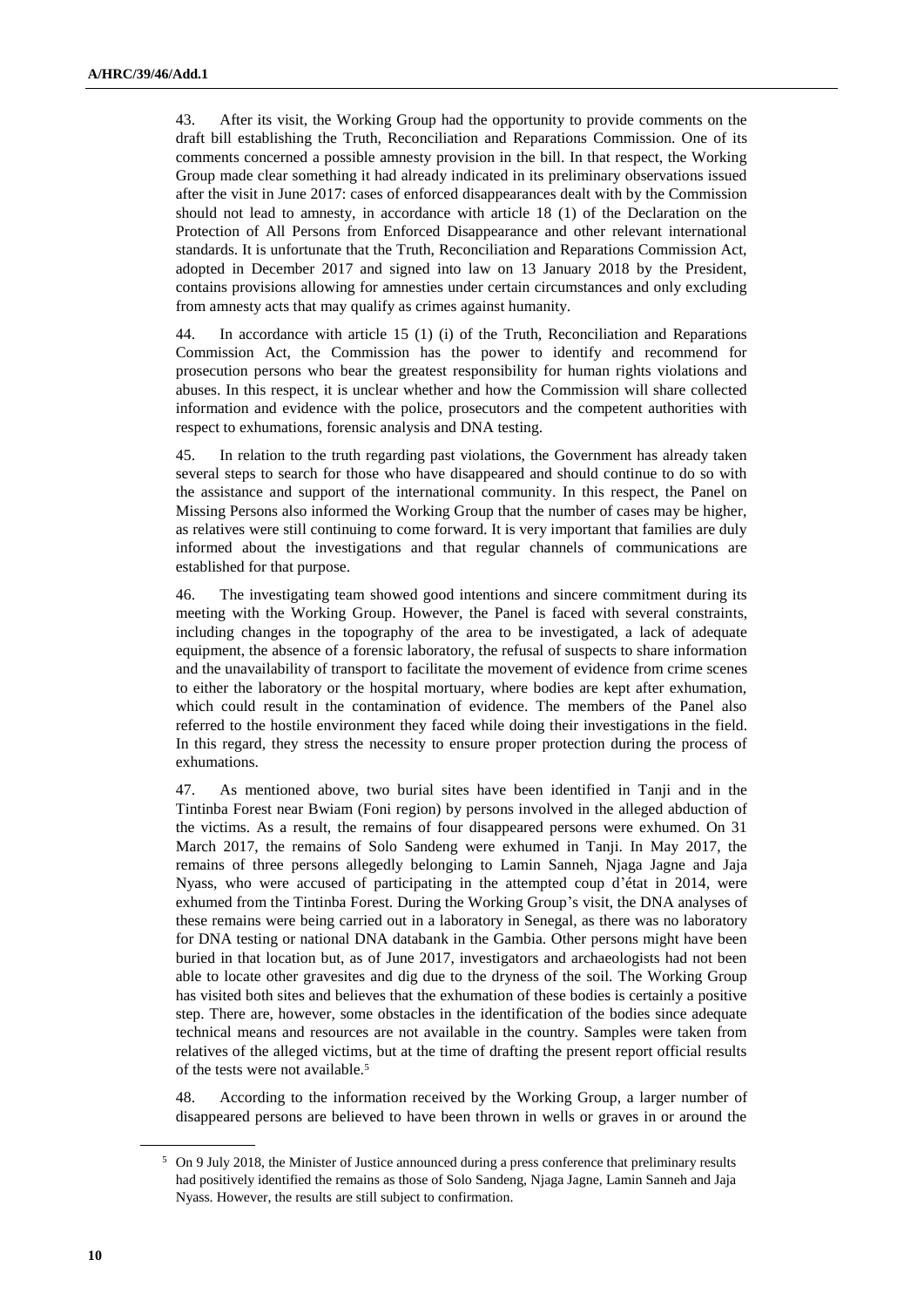village of Kanilai, in the Foni region, near the residence of former President Jammeh, and in the Bonto Forest. However, due to the lack of adequate technical materials and the geographical characteristics of the land, the exact places of these burials have not been identified yet. Reports have also been received in relation to a possible mass grave in the army barracks in Yundum, where 13 army officers who allegedly participated in an attempted coup against Jammeh in November 1994 are said to have been buried (see para. 19 above). No progress has been reported in this respect after the visit. As mentioned above, the location of the bodies of the majority of West African migrants killed in 2005 by the Junglers is also unknown and needs to be investigated.<sup>6</sup>

49. It is evident that there is a critical and urgent need to improve the forensic capacity and technical means, especially in relation to DNA testing and forensic anthropology, of all those involved in the exhumation and identification of bodies and in the ensuing criminal investigation. The Government should also be proactive in the identification of new mass graves and provide the necessary equipment to detect their location, as in several areas the identification of mass graves was not possible. The Gambia needs technical assistance in this respect.

50. The Working Group was informed during the visit that the Minister of Interior was in the process of preparing a report, together with the Ministry of Information and Communication Infrastructure, concerning the crimes committed during the former regime. In this regard, the Working Group stresses the importance of access to archives and documents, particularly those of law enforcement and intelligence agencies, and those linked to any operations leading to deprivation of liberty.

### **V. Justice**

51. The Declaration on the Protection of All Persons from Enforced Disappearance requires that the State guarantee to victims of enforced disappearance an effective remedy that includes a thorough and impartial ex officio investigation with a view to identifying those responsible for the disappearance and imposing the appropriate penalties considering the extreme seriousness of the crime, with the exclusion of capital punishment. Mitigating circumstances may be established in national legislation for persons who, having participated in enforced disappearances, are instrumental in bringing the victims forward alive or in providing voluntarily information which would contribute to clarifying cases of enforced disappearance, as established in article 4 (2) of the Declaration. Nevertheless, the Working Group has reiterated on many occasions that impunity for enforced disappearances is a source of future violations, including enforced disappearances.

52. The Working Group thus wishes to emphasize that, while reconciliation is a fundamental element of the transitional justice process, it cannot be achieved at the expense of the rights of the victims. In this respect, it is essential for the national justice systems and transitional justice processes to work closely together. The inclusion of an amnesty provision in the Truth, Reconciliation and Reparations Commission Act goes against this essential condition and the international standards in this area, which do not admit any amnesty for gross human rights violations and international crimes, including enforced disappearances. As mentioned before, article 18 (1) of the Declaration establishes that the alleged perpetrators of enforced disappearances "shall not benefit from any special amnesty law or similar measures".

53. Only in one case, the enforced disappearance of Solo Sandeng, has the investigation carried out by the Panel on Missing Persons been completed and entered into the adjudication phase. In this case, nine former agents of the National Intelligence Agency (including the former Director) have been arrested and brought before the Banjul

<sup>6</sup> A mass grave containing the bodies of 12 West Africans migrants is said to have been discovered near Banjul according to media reports (see [www.theguardian.com/global](https://www.theguardian.com/global-development/2018/may/16/mass-grave-victims-alleged-massacre-gambia)[development/2018/may/16/mass-grave-victims-alleged-massacre-gambia\)](https://www.theguardian.com/global-development/2018/may/16/mass-grave-victims-alleged-massacre-gambia).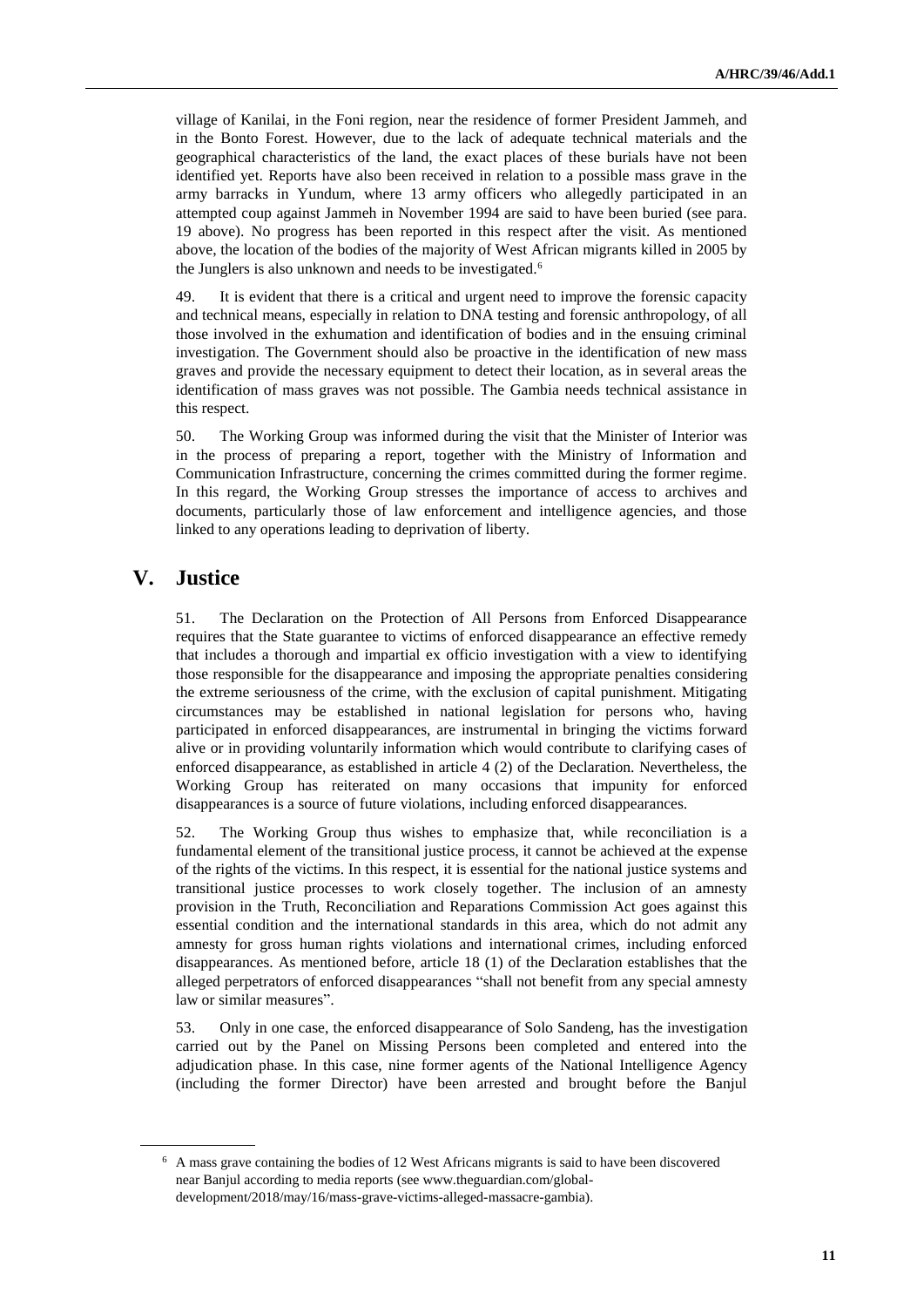Magistrate Court on charges of conspiracy and murder, among other counts. The trial is ongoing and reportedly waiting for the results of the DNA examination to proceed.

54. Investigations are also ongoing in several other cases, although they are being delayed either due to difficulties in the exhumation or identification of the bodies or to the fact that the suspected perpetrators are at large, including abroad (notably in Guinea-Bissau). A number of army officers have been arrested and are detained in connection with the disappearance of the four individuals allegedly involved in a coup attempt against the former President in December 2014 (see para. 47 above). The Working Group received allegations that procedural guarantees and due process might not have been followed in relation to their detention.<sup>7</sup> Those arrested are being detained under the Military Act and will presumably be prosecuted by court martial under military jurisdiction. In this respect the Working Group emphasizes that, according to the Declaration, no role or intervention should be given to the armed forces in the prosecution and trial of enforced disappearances.

55. The Working Group was also informed that most of the suspects are mid- or lowlevel officers. As they have not disclosed information about the identity of the alleged masterminds of certain crimes, it is difficult to determine any responsibility of higher officials from the previous regime. It is thus important that investigative authorities take steps to identify the superior or commanders of these officers, including by providing incentives for witnesses and suspects.

56. The Working Group encourages the relevant authorities to continue their efforts in investigating all cases of enforced disappearances to guarantee the right of victims to obtain justice and ensure non-repetition of these crimes. It is encouraging that the Panel on Missing Persons has been created. However, as mentioned, this unit needs to be reinforced and provided with the necessary skills, equipment and resources to properly carry out its functions.

57. The functions of the Panel are temporary, although the period of their mandate has not been defined, which makes it difficult to plan investigative strategies and specific steps. The Working Group was informed that once the Panel ends its functions, the information collected will be transferred to the Major Crimes Unit of the Police. No visible progress, however, in relation to investigation on enforced disappearances has been reported since the visit.

58. Impunity for past disappearances may constitute the source for further violations in the future. For this reason, it is imperative that all cases of enforced disappearances are duly investigated and prosecuted and that all possible steps are taken to bring identified perpetrators to justice, including by seeking their extradition if they have escaped abroad.

59. Relatives of disappeared persons have indicated their concern that a number of perpetrators are still at large, some reportedly still holding official positions in State institutions. It is therefore of the utmost importance to take appropriate measures to fully ensure the protection of relatives and witnesses throughout their contact with the criminal justice process, and to foster conditions that encourage more witnesses to provide crucial information. Equally important in this respect is a process of human rights vetting in all security sector institutions, including the army, the judiciary and law enforcement, as those involved in past human rights violations cannot be part of the search, investigation or prosecution of cases of enforced disappearance.

60. Reportedly, relatives of forcibly disappeared persons are afraid to file complaints, and in some instances persons with crucial information have refused to testify. The Working Group was also informed about instances of harassment of witnesses. For judicial efforts to succeed, incentives will have to be provided to witnesses so that they are willing to testify and an adequate witness protection programme needs to be created.

<sup>7</sup> Under the current rules of criminal procedure, a person should not be arrested or detained more than 72 hours without being either prosecuted or released. The Working Group has been informed that this rule is not always observed.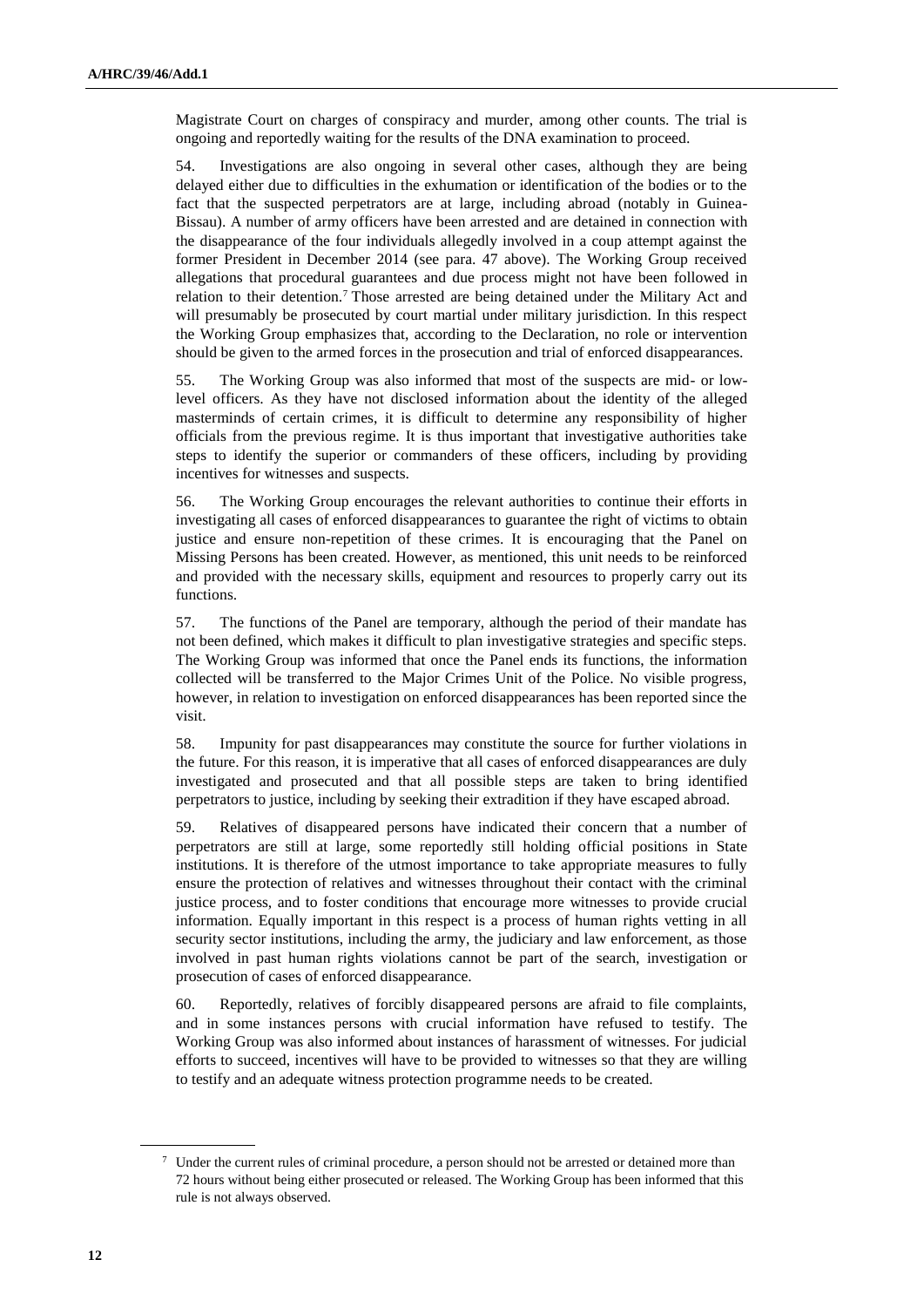61. It is important to strengthen the impartiality and independence of the judiciary, as there seems to generally be little confidence in judges and prosecutors. There is also a lack of digitalization in the judicial system that hinders productivity in the processing of cases. Clarity is needed on how the information collected by the police and the Truth, Reconciliation and Reparations Commission can be shared for the purposes of their respective mandates.

62. The Working Group was also informed that foreign judges are hired to adjudicate cases. Reportedly, this is due to the shortage of qualified lawyers as there is only one law school in the country. The Working Group encourages the Government to take measures to expand and improve the system of legal education.

63. The Working Group also found a need for legal aid for victims and encourages the State to remedy this situation and provide free legal aid to victims of serious human rights violations, including enforced disappearances.

#### **VI. Reparation and memory**

64. All victims of enforced disappearances and their relatives have the right to full reparation, which includes compensation, satisfaction, restitution, rehabilitation and guarantees of non-repetition, as provided for in article 19 of the Declaration on the Protection of All Persons from Enforced Disappearance.

65. The Working Group received testimonies regarding the difficult economic situation that relatives of those who disappeared are experiencing. Particularly, it noted how mothers, wives and children were left in economic hardship with little or no support. There is an urgent need to develop a national reparations policy that takes account of the specific needs of women and children.

66. In its report on enforced disappearances and economic, social and cultural rights, the Working Group highlighted that the right to obtain redress for acts of enforced disappearances includes, among others, medical and psychological care, and guarantees of employment or property (see A/HRC/30/38/Add.5, para. 59). In its general comment on article 19 of the Declaration, the Working Group established a wide interpretation of the right to obtain redress for acts of enforced disappearance, including medical and psychological care and rehabilitation for any form of physical or mental damage and to legal and social rehabilitation, guarantees of non-repetition, restoration of personal liberty, family life, citizenship, employment or property, return to one's place of residence and similar forms of restitution, satisfaction and reparation that might remove the consequences of the enforced disappearance (see E/CN.4/1998/43, para. 75; see also A/HRC/22/45, paras. 46 ff.). If a person is subjected to enforced disappearance, States have an obligation to provide prompt, adequate and effective reparation to victims and their relatives.

67. According to the information received, 25 torture victims have received treatment in Senegal with the support of the United Nations Voluntary Fund for Victims of Torture. No specialized care is available in the Gambia except for limited psychological assistance provided by the Gambian Centre for Victims of Human Rights Violations.

68. In a case of enforced disappearance, the disappeared is not the only victim; the next of kin are also victims. At the time of the visit, psychosocial support programmes for victims were not available. Also, relatives of the disappeared face obstacles in accessing relevant entitlements, in particular owing to a lack of possibility to obtain certificates of absence for their relatives who have been forcibly disappeared.

69. The Working Group noted the lack of State-sponsored memorials around the country and emphasized the importance of State support for civil society remembrance initiatives, including their proper maintenance, for the benefit of the Gambian people and future generations.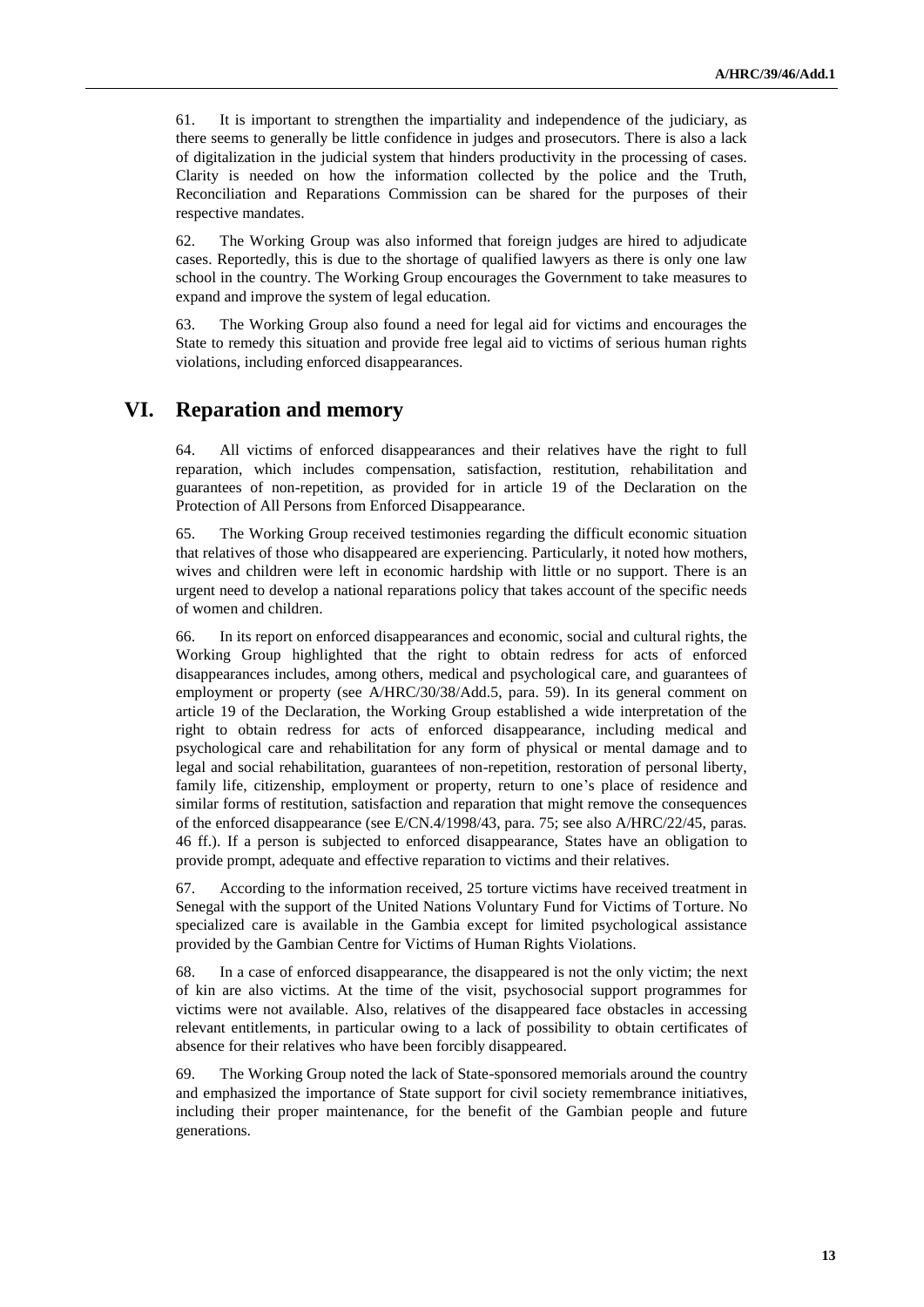# **VII. Conclusions**

70. **The invitation extended by the Government to the Working Group and its increasing openness to international engagement are very positive and encouraging steps.** 

71. **During the visit, the Working Group noticed a good momentum for shedding light on past human rights violations, including enforced disappearances. However, more concrete steps need to be taken to guarantee the right to truth, justice and reparation for victims of enforced disappearances in the country.**

72. **Regrettably, following the visit, no tangible progress has been made in advancing investigations, including the search for and preservation of burial sites, the identification of the remains of victims of enforced disappearances and the prosecution of suspected perpetrators. Exhumations have also reportedly ceased.** 

73. **The Working Group appreciates the fact that this standstill is in part due to a lack of resources and capacity of law enforcement and forensic experts and recognizes that the Gambia needs to be supported in its efforts by the international community.** 

74. **The Working Group welcomes the establishment of the Truth, Reconciliation and Reparations Commission. At the same time, the process of creation of the Commission has created inflated expectations, in particular within the investigative force and prosecutorial authorities. The Working Group wishes to stress that transitional justice mechanisms are not intended to and cannot replace judicial investigations and prosecutions. Rather, transitional and criminal justice mechanisms are complementary, and the best results are achieved when they cooperate in the fulfilment of their respective mandates. It is essential to understand transitional justice measures in a broader way; all measures dealing with truth, justice and reparation should be designed and implemented simultaneously, and should be inclusive, consultative, gender sensitive and participatory.** 

75. **The Government should approach envisioned constitutional and institutional reforms with fresh vigour and strengthen the capacity of investigative and prosecutorial authorities to pursue individual cases of enforced disappearance.** 

76. **Human rights vetting in the security sector is also necessary, as is strengthening the efficiency and independence of the judiciary. No one involved in past human rights violations can take part in the search, investigation or prosecution of the perpetrators of enforced disappearances. It is to be commended that the guidelines for the appointment of Commissioners of the Truth, Reconciliation and Reparations Commission expressly exclude anyone involved in past human rights violations.**

77. **However, some of the provisions of the Truth, Reconciliation and Reparations Commission Act are disappointing and run contrary to the direction that the Working Group indicated during and after the visit. Notably, the provision in the Act allowing amnesty to be granted in certain circumstances is of concern as amnesty is only expressly excluded for acts committed in the context of crimes against humanity. This is not in line with international standards, including the Declaration on the Protection of All Persons from Enforced Disappearance, and the United Nations position on the granting of amnesty, which should be excluded for gross human rights violations and international crimes, including enforced disappearances. During the visit, the Working Group welcomed the steps already taken to shed light on the disappearances, including the identification of two burial sites and the exhumation of four bodies. However, no further progress in this regard was made between June 2017 and the finalization of the present report.** 

78. **The Working Group further reiterates its call for the creation of an adequate legal and institutional framework to prevent future disappearances. In particular, it emphasizes the importance of swiftly finalizing the process of ratification of the International Convention on the Protection of All Persons from Enforced Disappearance, thus materializing the long-announced commitment "at the highest**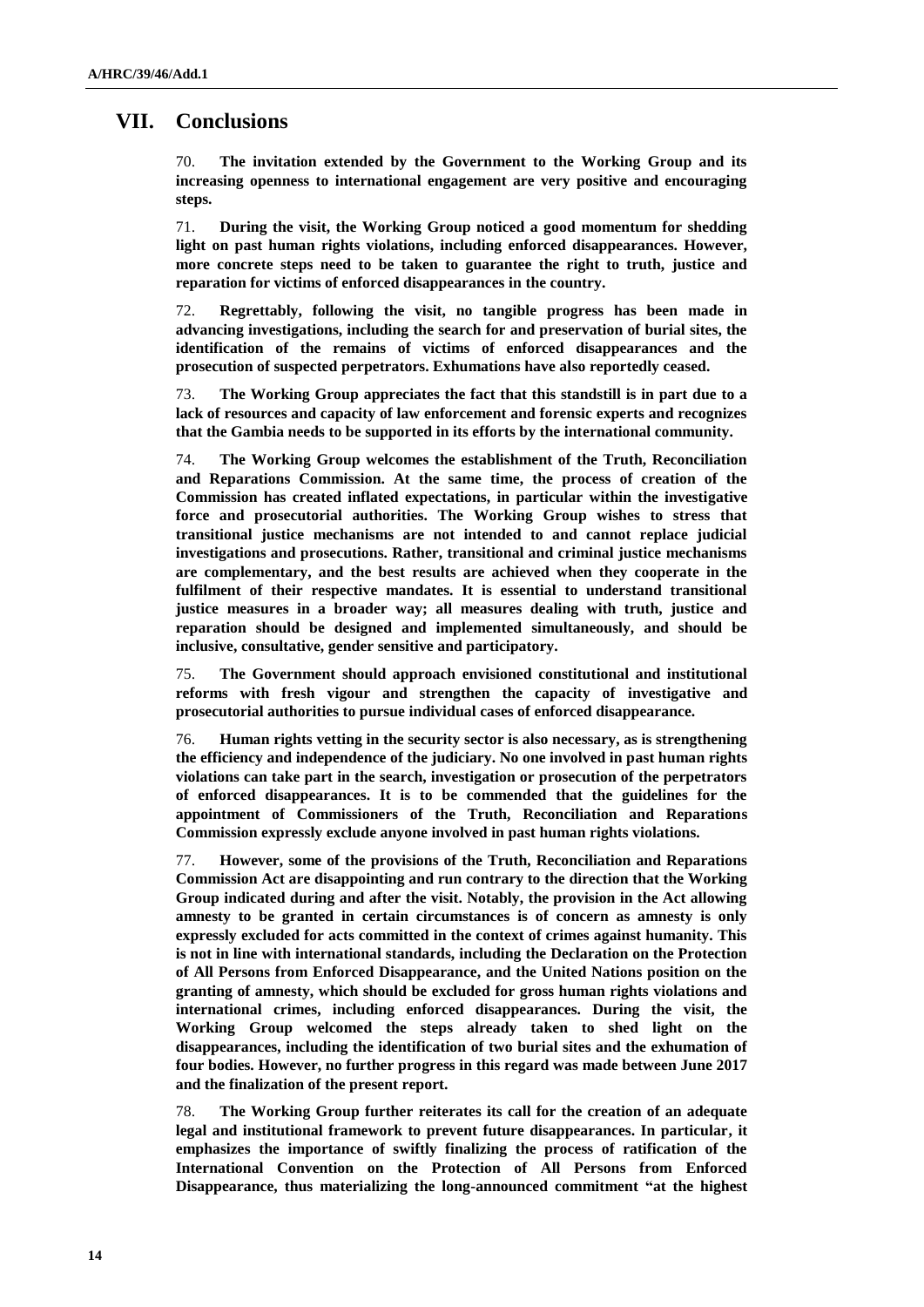**levels" thereon. The ratification of the Convention must be accompanied by the adoption of a new law introducing enforced disappearance as an autonomous crime.** 

79. **The Working Group stresses the importance of national dialogue and the involvement of different ethnic groups, non-governmental organizations and relatives of forcibly disappeared persons in the pursuit of truth, justice, reparation and memory.** 

80. **In conclusion, today the Government of the Gambia is faced with both a challenge and a unique opportunity: to undertake, with the support of the international community, a comprehensive set of measures towards the achievement of democratic and constitutional reforms, including of the security sector and the judiciary. Such measures should ensure the full respect of the rule of law and human rights, including the rights to truth, justice, reparations, memory and guarantees of non-repetition for the victims of human rights violations, their families and Gambian society as a whole.** 

#### **VIII. Recommendations**

81. **In the light of the above, the Working Group formulates the following recommendations.**

#### **A. Legislation and institutional framework**

82. **In relation to its legislation and institutional framework, the Working Group recommends that the Government of the Gambia:**

(a) **Expressly introduce a prohibition against enforced disappearance in the Constitution;**

(b) **Introduce a specific crime of enforced disappearance in the Criminal Code punishable by appropriate penalties that take into account its extreme seriousness. The legislation criminalizing enforced disappearance should encompass:**

(i) **The introduction of the various modes of criminal liability, including in relation to any person who commits, orders, solicits or induces the commission of, attempts to commit, is an accomplice to or participates in an enforced disappearance;**

(ii) **The application of command or superior individual criminal responsibility for such crimes;**

(iii) **The express mention that enforced disappearance is a continuous crime to which amnesties or immunities cannot be applied;** 

(c) **Complete the ratification process of the International Convention for the Protection of All Persons from Enforced Disappearance as soon as possible by depositing the instruments of ratification with the Secretary-General, and with the express recognition of the competence of the Committee on Enforced Disappearances according to articles 31 and 32 of the Convention;** 

(d) **Complete the ratification process of the Convention against Torture and its Optional Protocol;**

(e) **Ensure in legislation and in practice that deprivation of liberty is carried out only by appropriate law enforcement agencies;**

(f) **Create a nationwide digitalized system of registration of all persons deprived of liberty;**

(g) **Dismantle the Mile 2 Prison and build a new prison in compliance with international standards;**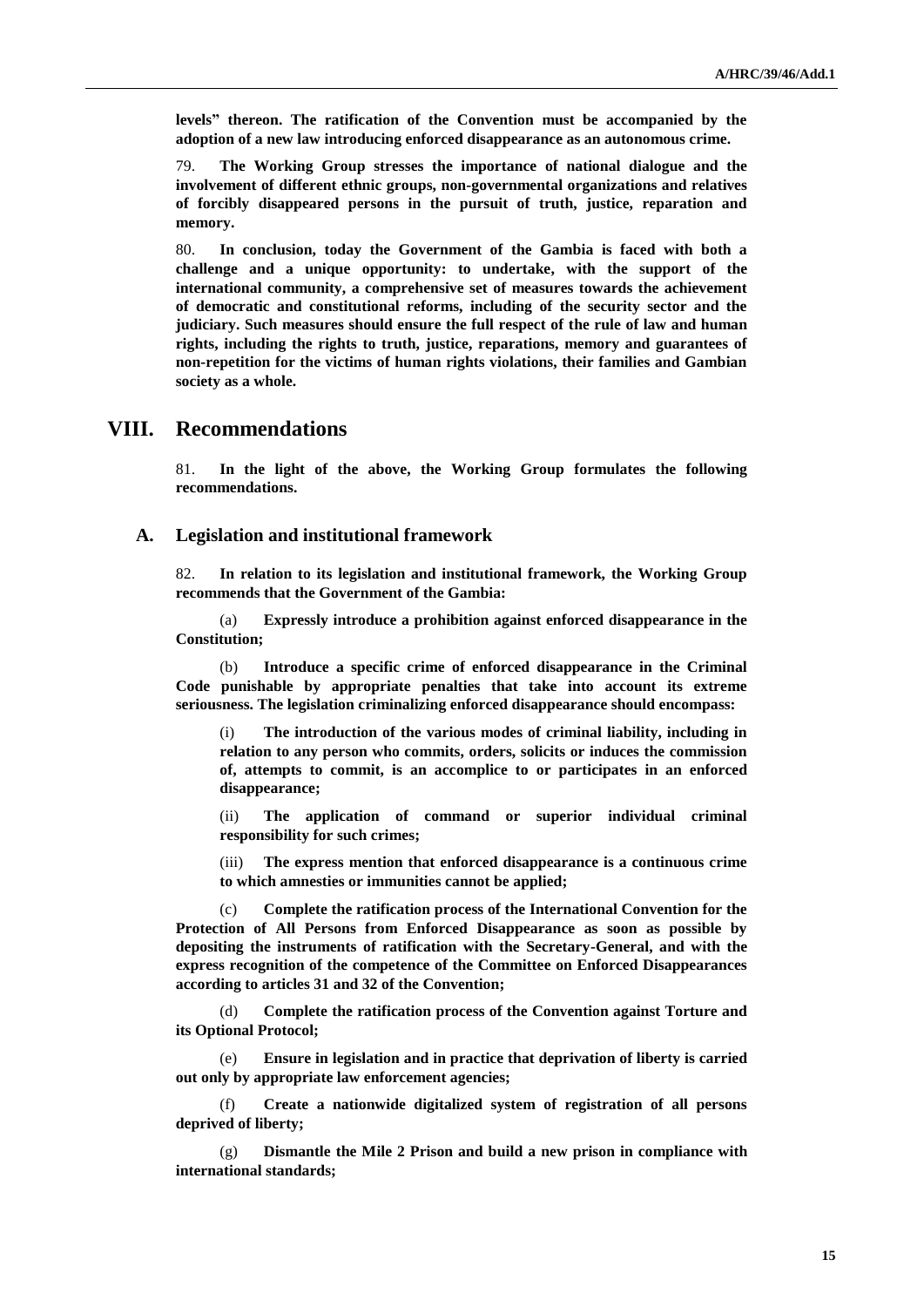(h) **Complete the reform of the security sector as it is broadly understood, above all the intelligence services, including a thorough human rights vetting;** 

(i) **Ensure that the newly created National Human Rights Commission complies with the Paris Principles;**

(j) **Take measures to strengthen the independence of members of the National Assembly and their ability to exercise their mandate freely;**

(k) **Clarify the relevant legal doctrine for domestication of the international human rights treaties in the national legal system and transpose them into the national law.**

#### **B. Truth**

83. **Regarding the right of victims to know the truth, the Working Group recommends that the Government of the Gambia:**

(a) **Create a registry for cases of grave human rights violations, including enforced disappearances, committed between 1994 and 2016, taking into account the information gathered by the Truth, Reconciliation and Reparations Commission;** 

(b) **Establish a national DNA databank with samples of relatives of disappeared persons for DNA testing and matching;**

(c) **Adopt a comprehensive strategy and plan for the search for and the identification, excavation and proper investigation of existing burial sites and the identification of new ones;** 

(d) **Ensure preservation of the sites and the protection of the chain of custody of the samples taken, reinforce the forensic capacity of the investigators, the prosecutors and the judiciary and ensure that they have adequate resources;** 

(e) **Ensure access to relevant, including confidential, information, in particular to archives, in order to facilitate the localization of undiscovered gravesites, to speed up the search for missing persons, and to clarify cases of enforced disappearances;**

(f) **Develop a gender-sensitive policy and action plan to provide support and rehabilitation for families of forcibly disappeared persons, including specific measures to support families of disappeared persons whose death is confirmed through the truth-seeking processes.**

84. **The Working Group recommends that the Truth, Reconciliation and Reparations Commission:**

(a) **Be composed of independent and professional commissioners of the highest moral authority and with extensive human rights experience, based on a full and thorough vetting process;**

(b) **Be provided with adequate human and financial resources and sufficiently broad powers, including the power to summon current and former officials;**

(c) **Have the capacity to subpoena information from any source and witness, enter any State institution and have free access to any State archive;**

(d) **Be equipped with the technical capacity, including forensic expertise, to conduct exhumations, working in coordination with the law enforcement and prosecutorial authorities;**

(e) **Adopt a victim-centred approach and be fully accessible to the families of disappeared persons. Victims and the public should be kept informed of the functioning of the Commission and its proceedings;**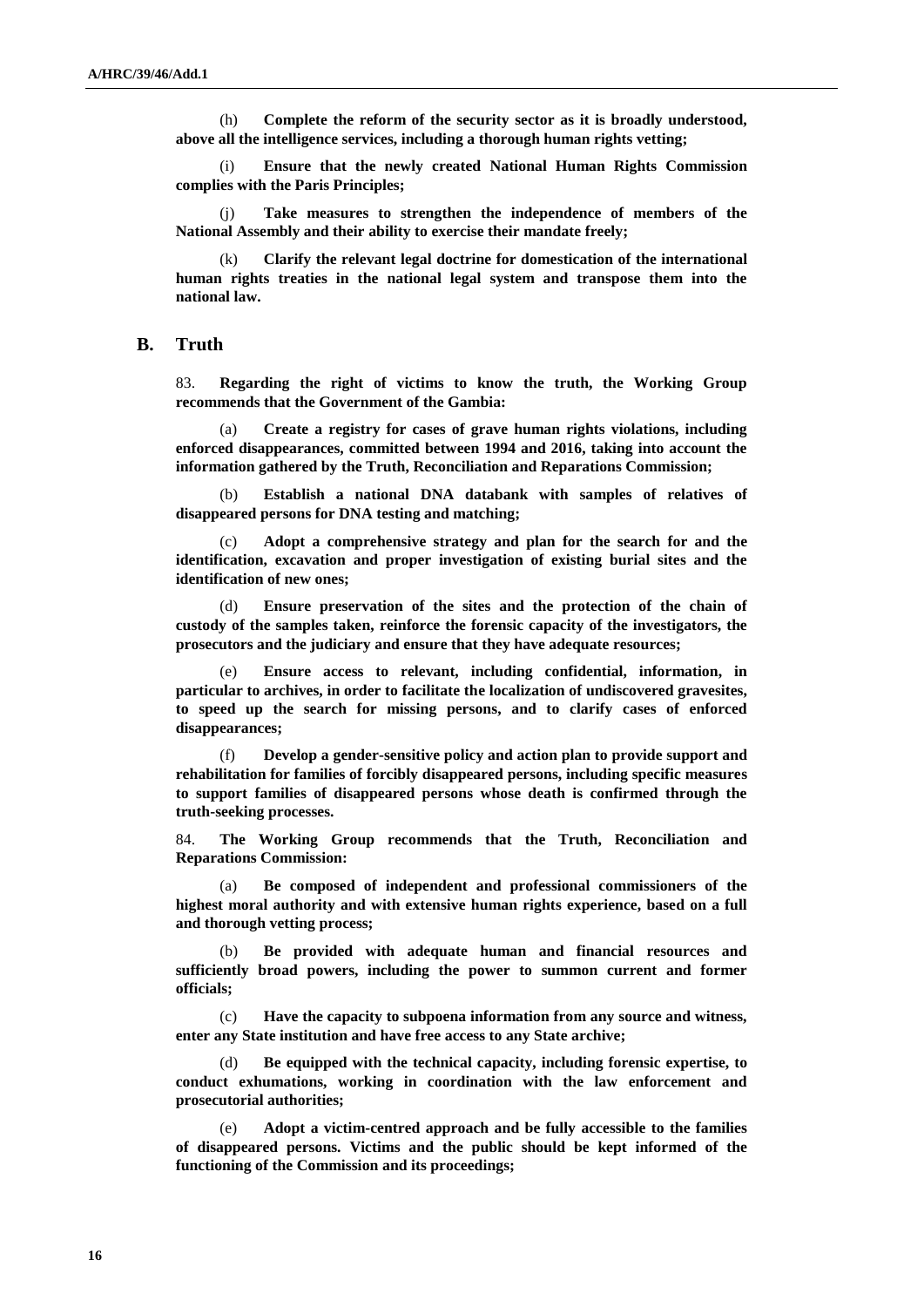(f) **Ensure the protection of witnesses through the establishment of appropriate witness protection programmes;**

(g) **Exclude the possibility of granting amnesty for acts of enforced disappearance.**

#### **C. Justice**

85. **Concerning the right to justice, the Working Group recommends that the Government of the Gambia:**

(a) **Carry out all investigations, prosecutions and judicial proceedings in accordance with the principle of due diligence, taking into account the complexity of the enforced disappearances, the context in which they occurred and the patterns that explain why the events occurred, and ensure that there are no omissions in the gathering of evidence or in the development of lines of investigation;**

(b) **Strengthen the independence and impartiality of the judiciary, including enhancing the capacity of Gambian lawyers to adjudicate through appropriate training and education;**

(c) **Consider the truth-telling mandate of the Truth, Reconciliation and Reparations Commission as complementary and not as an alternative to criminal justice, and ensure coordination and information-sharing between the Commission and the criminal justice system;**

(d) **Ensure that persons who have or are alleged to have committed offences of enforced disappearance do not benefit from any special amnesty law or similar measures that might have the effect of exempting them from criminal liability;**

(e) **Take all measures to bring those responsible for enforced disappearances to justice, including by seeking the extradition of those who are currently abroad;**

(f) **Guarantee that criminal investigations of enforced disappearances are conducted, and that prosecutions of identified suspects are carried out by a specialized and appropriately trained team of investigators, prosecutors and forensic experts;**

Guarantee that the authorities in charge of the investigation have the **jurisdictional, logistic and scientific resources necessary to collect and process evidence, and notably the power to access all documents and information relevant to the investigation, including regarding the possible locations of victims' remains;**

Provide opportunities for victims to participate in and be heard during **the investigative and judicial proceedings — both regarding the clarification of enforced disappearances and the punishment of those responsible — and in seeking fair compensation;**

(i) **Digitalize the judicial system and the registry of prisoners. In accordance with article 10 of the Declaration, an official up-to-date register of all persons deprived of their liberty must be maintained in every place of detention.**

#### **D. Reparations and memory**

86. **With regard to reparations and memory, the Working Group recommends that the Government of the Gambia:**

(a) **Develop, as a matter of urgency, a reparations policy considering the specific needs of women and children and make adequate provisions for it;**

(b) **Create a system of professional and victim-oriented psychosocial assistance for the relatives of the disappeared in relation to the physical, mental and economic consequences resulting from the absence of the disappeared, in particular in the context of the transitional justice mechanisms;**